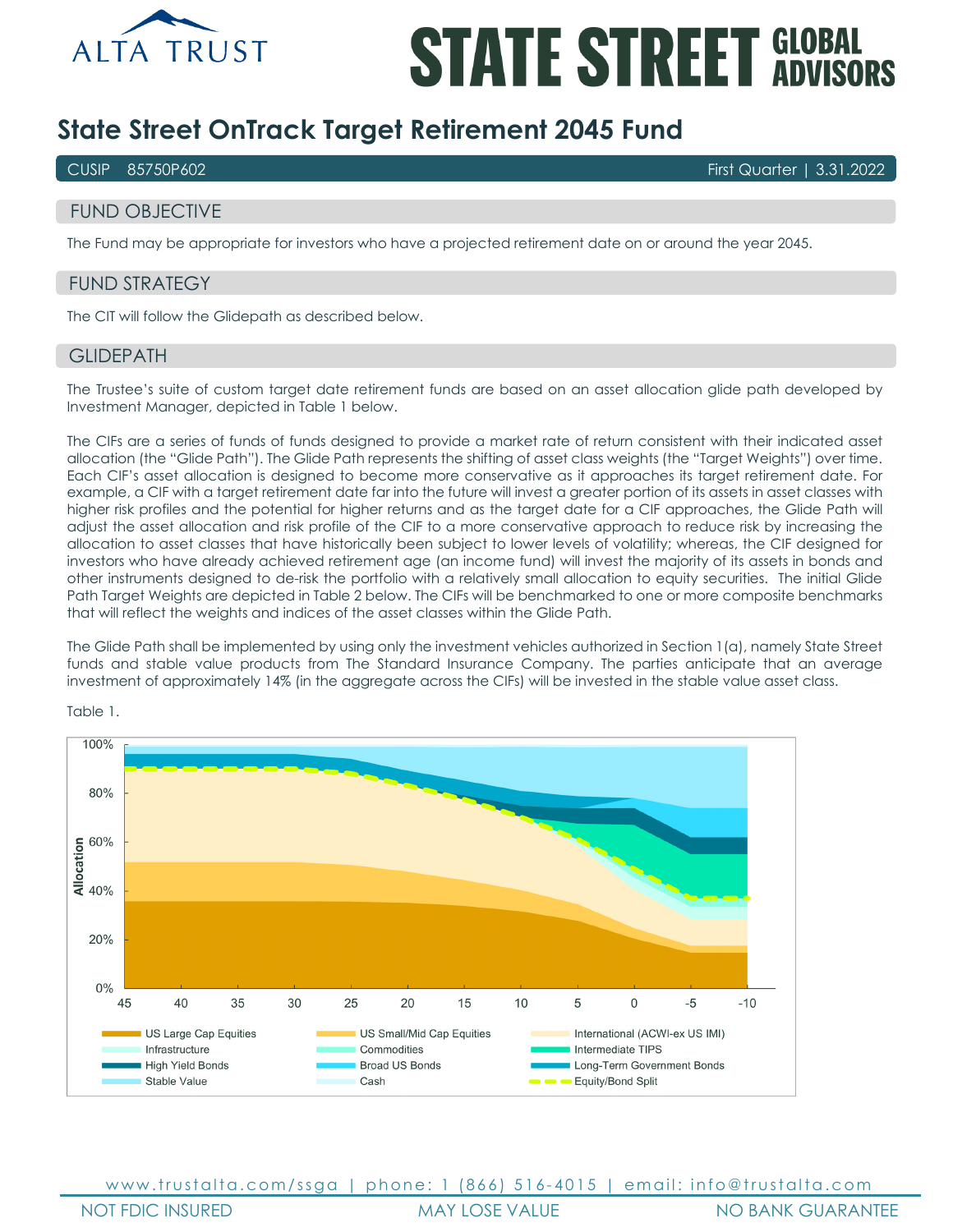# State Street OnTrack Target Retirement 2045 Fund First Communication First Quarter | 3.31.2022

# FUND PERFORMANCE NUMBERS

| <b>Fund</b>                                          | Year To<br>Date | Month | Month   | Year | Year | Year | Year | <b>Since</b><br>Inception |
|------------------------------------------------------|-----------------|-------|---------|------|------|------|------|---------------------------|
| State Street OnTrack Target<br>Retirement 2045 Fund* | $(5.96\%)$      | 0.84% | (5.96%) | n/a  | n/a  | n/a  | n/a  | (3.80%)                   |
| <b>S&amp;P 500 TR USD</b>                            | (4.60%)         | 3.71% | (4.60%) | n/a  | n/a  | n/a  | n/a  | $(2.93\%)$                |

\*Performance is shown net-of-fees

# STRATEGY PERFORMANCE

| Fund                      | Month | Month      | Year     | Year     | Total'   |
|---------------------------|-------|------------|----------|----------|----------|
| TDF 2045 Strategy         | .25%  | $5.49\%$   | 4.58%    | $2.58\%$ | 0.13%    |
| <b>S&amp;P 500 TR USD</b> | 3.71% | $(4.60\%)$ | $5.65\%$ | $8.92\%$ | $6.49\%$ |

1Performance since April 1, 2018

The back-tested performance results reflect hypothetical, back-tested results, that were achieved by means of the retroactive application of a back-tested portfolio and, as such, the corresponding results have inherent limitations, including: (1) results do not reflect actual trading using investor assets; (2) certain portfolio aspects may have been designed with the benefit of hindsight; (3) back-tested performance may not reflect the impact of any material market or economic factors; and, (4) Investors may have experienced investment results during the corresponding time periods that were materially different from those portrayed in the hypothetical portfolio. The performance shown is net of a 29 bps blended fee. The hypothetical back-tested period ranges from April 1, 2018 through April 30, 2021and the results have been independently verified.

# PERFORMANCE CHART

# PORTFOLIO SECTORS

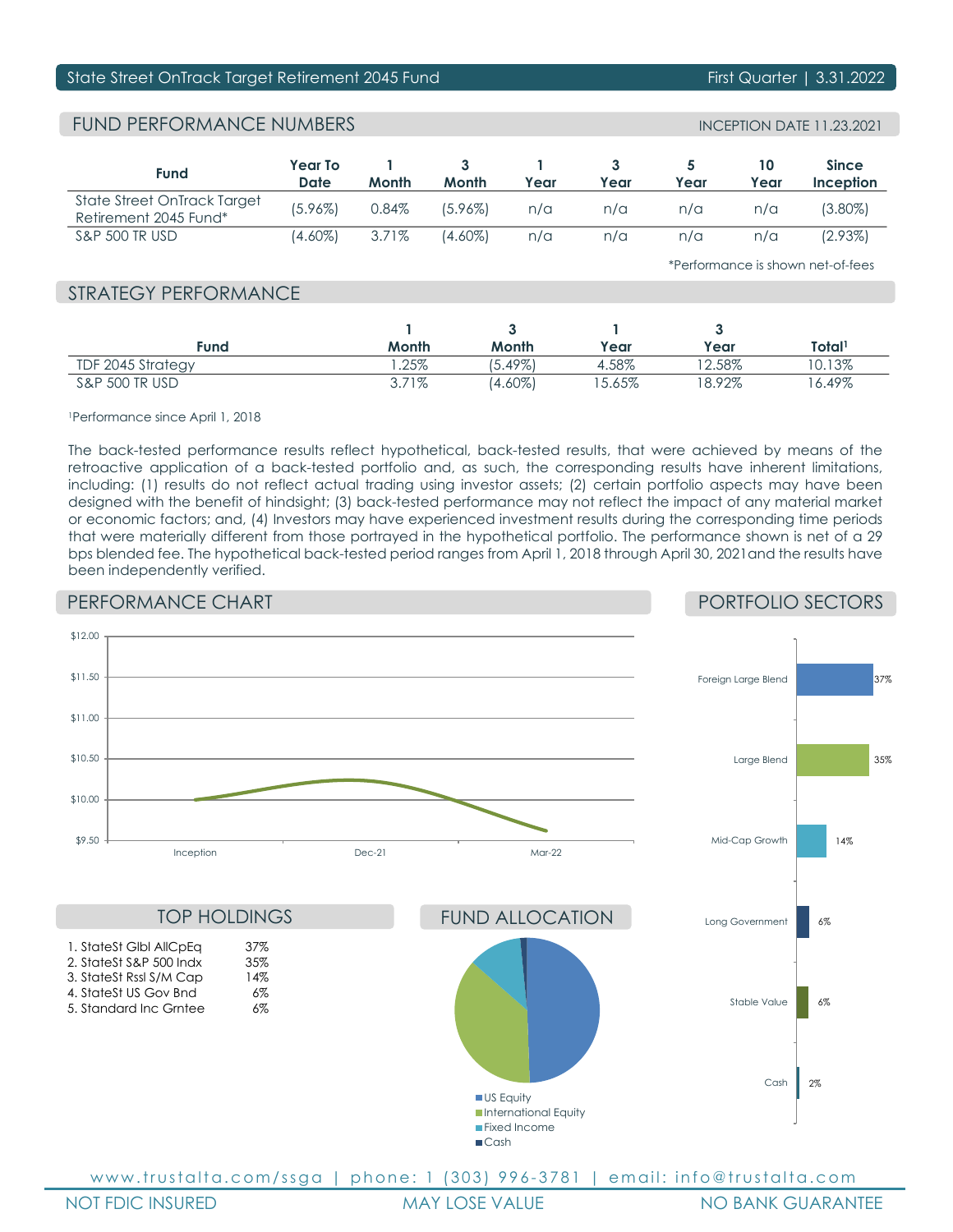# DISCI OSURES

Alta Trust is a South Dakota chartered trust company that acts as the trustee of this CIT. Collective investment trusts are bank maintained and not registered with the Securities and Exchange Commission. The Declaration of Trust for the CIT describes the procedures for admission to and withdrawal from the CIT. The Declaration of Trust and the Fund's Employee Benefit Summary should be read in conjunction with this fact sheet and is hereby incorporated by reference. A copy of these documents may be obtained by contacting Alta Trust at info@trustalta.com.

Before investing in any collective investment trust, please consider the trust's investment objective, strategies, risks, and expenses. Be sure to consult with your financial, legal and professional tax advisors prior to investment in any collective investment trust. Performance is expressed in USD. Past performance does not guarantee future results. The performance data quoted represents past performance and current returns may be lower or higher. All investments involve risk, including potential loss of principal. There is no guarantee that the CIT will achieve its objective.

Fund Restriction/Limitations: This CIT may only accept assets of defined contribution plans that are part of a pension, profit sharing, stock bonus or other employee benefit plan of an employer for the exclusive benefit of employees or their beneficiaries and is (i) exempt from federal income taxes under Section 501 (a) of the code, by reason of qualifying under Section 401(a) or 414(d) of the code or (ii) is part of an eligible deferred compensation plan maintained by a state or local governmental unit under Section 457(b) of the Code ("Section 457 Plan"), which is either exempt from or not subject to income taxation.

### Back-Test Performance Methodology

To generate the back-tested returns, State Street Global Advisors used the proposed glidepath asset allocation weights and roll-down schedule to blend the below index returns beginning on 04/30/2018. The start date was chosen to align with the start of the available return series. The back-tested returns shown herein do not represent actual performance or the performance of any State Street Global Advisors Fund.

Index Return Series Utilized:

Equity Exposures S&P 500® Index, Russell Small Cap Completeness® Index, MSCI® AC World® ex-US IMI Index

Alternative Exposures S&P® Global Infrastructure Index, Bloomberg Roll Select Commodity IndexSM

Fixed Income Exposures

Bloomberg Barclays U.S. High Yield Very Liquid Index, Bloomberg Barclays U.S. Aggregate Bond Index, Bloomberg Barclays U.S. Long Government Bond Index, Standard Stable Asset Fund

References to specific company stocks should not be construed as recommendations or investment advice. The statements and opinions are subject to change at any time, based on market and other conditions Zeros represent time periods when the target date fund has no allocation to the underlying Fund.

Source: SSGA Investment Solutions Group, FactSet, Standard Insurance Company. Back-tested performance is not indicative of past or future performance of any SSGA offering. All data shown above does not represent the results of actual trading, and in fact, actual results could differ substantially. Returns do not represent those of a specific index, composite, or strategy, but were achieved by mathematically combining the funds at various weights throughout the proposed glidepaths. Index returns cited above do not reflect management fees, transaction costs, and other fees and expenses a client would have to pay, which reduce returns. For example, if an annualized gross return of 10% was achieved over a 5-year period and a management fee of 1% per year was charged and deducted annually, then the resulting return would be reduced from 61% to 54%. Performance is calculated in USD. The blended expense ratio as of 12/31/2021 is 29 bps.

Diversification does not ensure a profit or guarantee against loss. Assumptions and forecasts used by State Street Global Advisors in developing the target date funds asset allocation glidepath may not be in line with future capital market returns and participant savings activities, which could result in losses near, at or after the target date year or could result in the target date fund not providing adequate income at and through retirement. Ages and expected dates of retirement are approximate and may not accurately reflect the age or retirement date of each participant at each stage of the product. Participants are responsible for selecting their own target retirement date.

www.trustalta.com/ ssga | phone: 1 ( 303 ) 9 9 6 - 3781 | email: info@trustalta.com